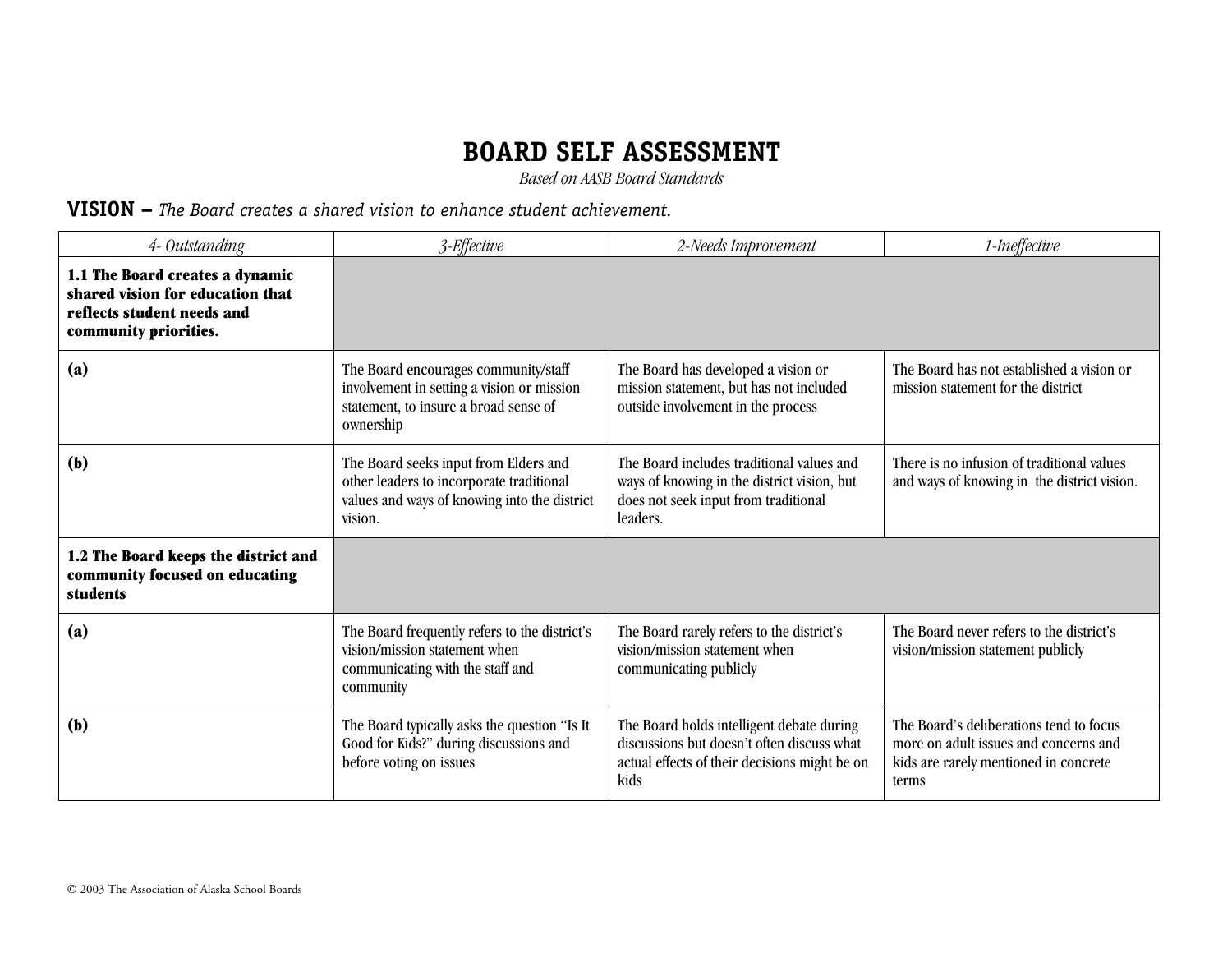| 4 - Outstanding                                                                                                         | $3$ - Effective                                                                                                                                             | $2 - Needs$ Improvement                                                                                                     | ! - Ineffective                                                                                                                |
|-------------------------------------------------------------------------------------------------------------------------|-------------------------------------------------------------------------------------------------------------------------------------------------------------|-----------------------------------------------------------------------------------------------------------------------------|--------------------------------------------------------------------------------------------------------------------------------|
| 1.3 The Board demonstrates its<br>strong commitment to vision by<br>using the shared vision to guide<br>decision making |                                                                                                                                                             |                                                                                                                             |                                                                                                                                |
| (a)                                                                                                                     | The Board regularly refers to the<br>vision/mission statement as a guide when<br>planning, making decisions or evaluating<br>district operations and budget | The vision/mission of the district is<br>occasionally referred to in planning,<br>decision-making and evaluating operations | Planning, decisions and evaluation of<br>operations by the Board is reactionary, with<br>no reference to the vision or mission |

*Based on AASB Board Standards*

#### **STRUCTURE –** *The Board provides an organizational structure that supports the vision for student achievement.*

| 2.1 Board establishes a management<br>system that results in effective<br>decision making processes and<br>enables all the people to help the<br>district achieve its vision and make<br>the best use of its resources. |                                                                                                                                                                                      |                                                                                                                                                                                                   |                                                                                                                                             |
|-------------------------------------------------------------------------------------------------------------------------------------------------------------------------------------------------------------------------|--------------------------------------------------------------------------------------------------------------------------------------------------------------------------------------|---------------------------------------------------------------------------------------------------------------------------------------------------------------------------------------------------|---------------------------------------------------------------------------------------------------------------------------------------------|
| (a)                                                                                                                                                                                                                     | Policies and procedures have been<br>established that provide for effective,<br>efficient participation by stakeholders.                                                             | Stakeholder participation is solicited as<br>management decisions are made, but<br>policies and procedures have not been<br>established to clearly describe how that<br>participation will occur. | The Board and/or administration usually<br>make major management decisions in the<br>absence of stakeholder participation.                  |
| (b)                                                                                                                                                                                                                     | The Board has established policy that<br>defines their role and appropriate<br>participation in decision-making about<br>students, curriculum, finances, staffing and<br>facilities. | The Board participates in decisions in some<br>of the various areas, but without clear<br>policy or definition of their appropriate<br>role.                                                      | The Board does not participate in the<br>decision-making process, but only reacts to<br>recommendations or participates<br>inappropriately. |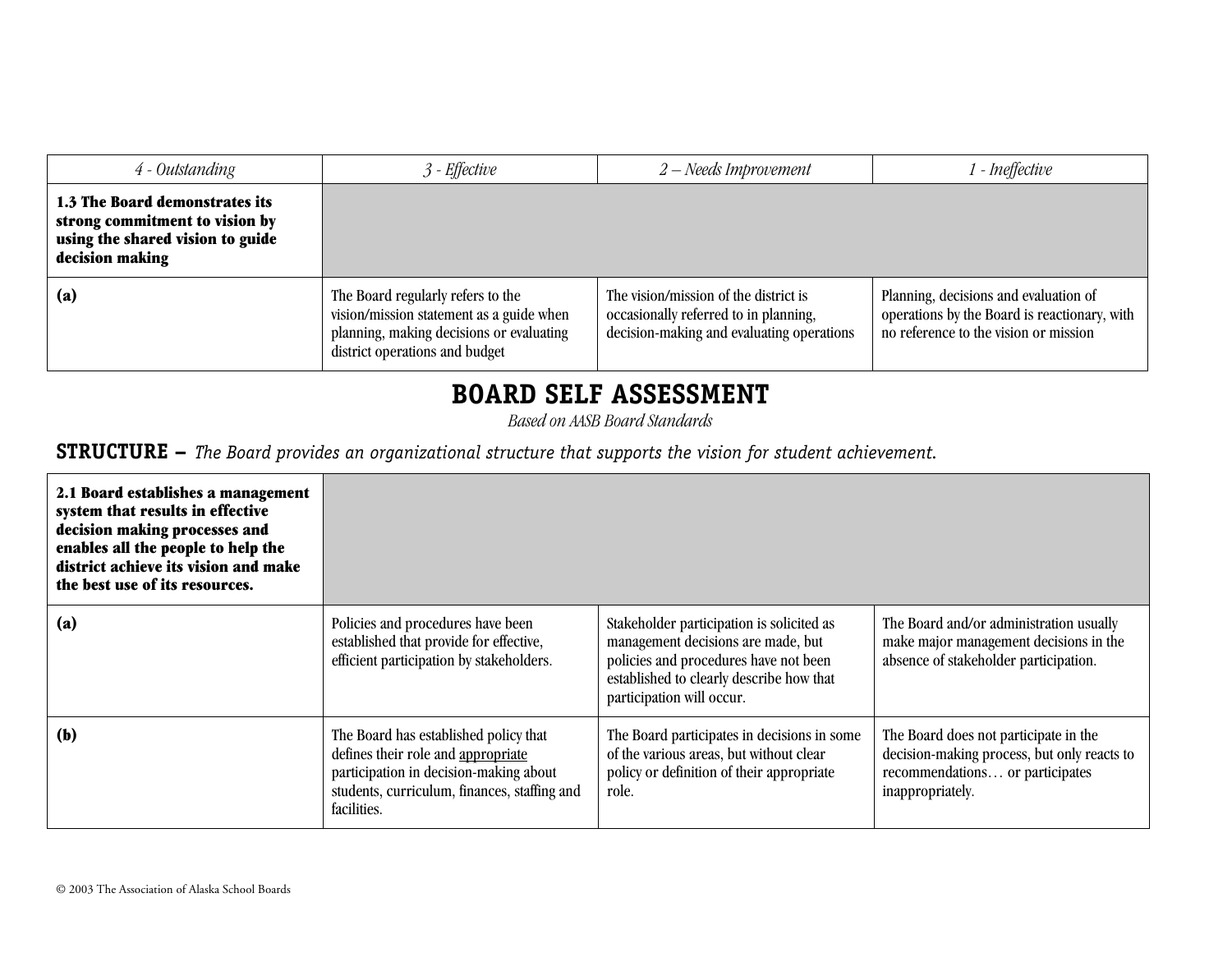| 4 - Outstanding                                                                                                                                                                                         | 3 - Effective                                                                                                                                                    | 2 - Needs Improvement                                                                                                                                                             | 1 - Ineffective                                                                                             |
|---------------------------------------------------------------------------------------------------------------------------------------------------------------------------------------------------------|------------------------------------------------------------------------------------------------------------------------------------------------------------------|-----------------------------------------------------------------------------------------------------------------------------------------------------------------------------------|-------------------------------------------------------------------------------------------------------------|
| 2.2 Board ensures that long and<br>short-term plans are developed and<br>annually revised through a process<br>involving extensive participation,<br>information gathering, research<br>and reflection. |                                                                                                                                                                  |                                                                                                                                                                                   |                                                                                                             |
| (a)                                                                                                                                                                                                     | The Board establishes policies that require<br>planning on a regular basis and planning<br>actually occurs annually.                                             | Board policies may be in place, but regular<br>planning does not occur.                                                                                                           | No board policy on planning exists and no<br>system is in place for regular planning.                       |
| (b)                                                                                                                                                                                                     | The Board annually engages in setting<br>district goals and objectives through an<br>established planning process that includes<br>staff and community input.    | The Board engages in planning<br>occasionally, but without much involvement<br>from staff or community.                                                                           | The Board has no regular schedule for<br>planning and never invites participation by<br>staff or community. |
| (c)                                                                                                                                                                                                     | Evaluation and revision of district action<br>plans supporting the goals are based on<br>measurable information related to student<br>achievement and standards. | District action plans are revised, but<br>student achievement data is not a routine<br>part of the process.                                                                       | District action plans are not revised on a<br>regular basis.                                                |
| 2.3 Board sets high instructional<br>standards based on the best<br>available information about the<br>knowledge and skills students will<br>need in the future.                                        |                                                                                                                                                                  |                                                                                                                                                                                   |                                                                                                             |
| (a)                                                                                                                                                                                                     | The Board accommodates appropriate<br>participation to offer advice on the<br>establishment, review and revision of<br>district standards.                       | Instructional standards have been<br>established for the district, but Board has<br>not included participation from the broader<br>community, including business and<br>industry. | No district-specific standards have been<br>established; district defers to minimum<br>state standards.     |
| (b)                                                                                                                                                                                                     | The Board makes instructional resource<br>(budget, staffing) decisions based on<br>instructional needs.                                                          | The Board does not routinely make<br>reference to instruction standards or needs<br>when making budget decisions.                                                                 | The Board approves a budget based on<br>what was spent the prior year.                                      |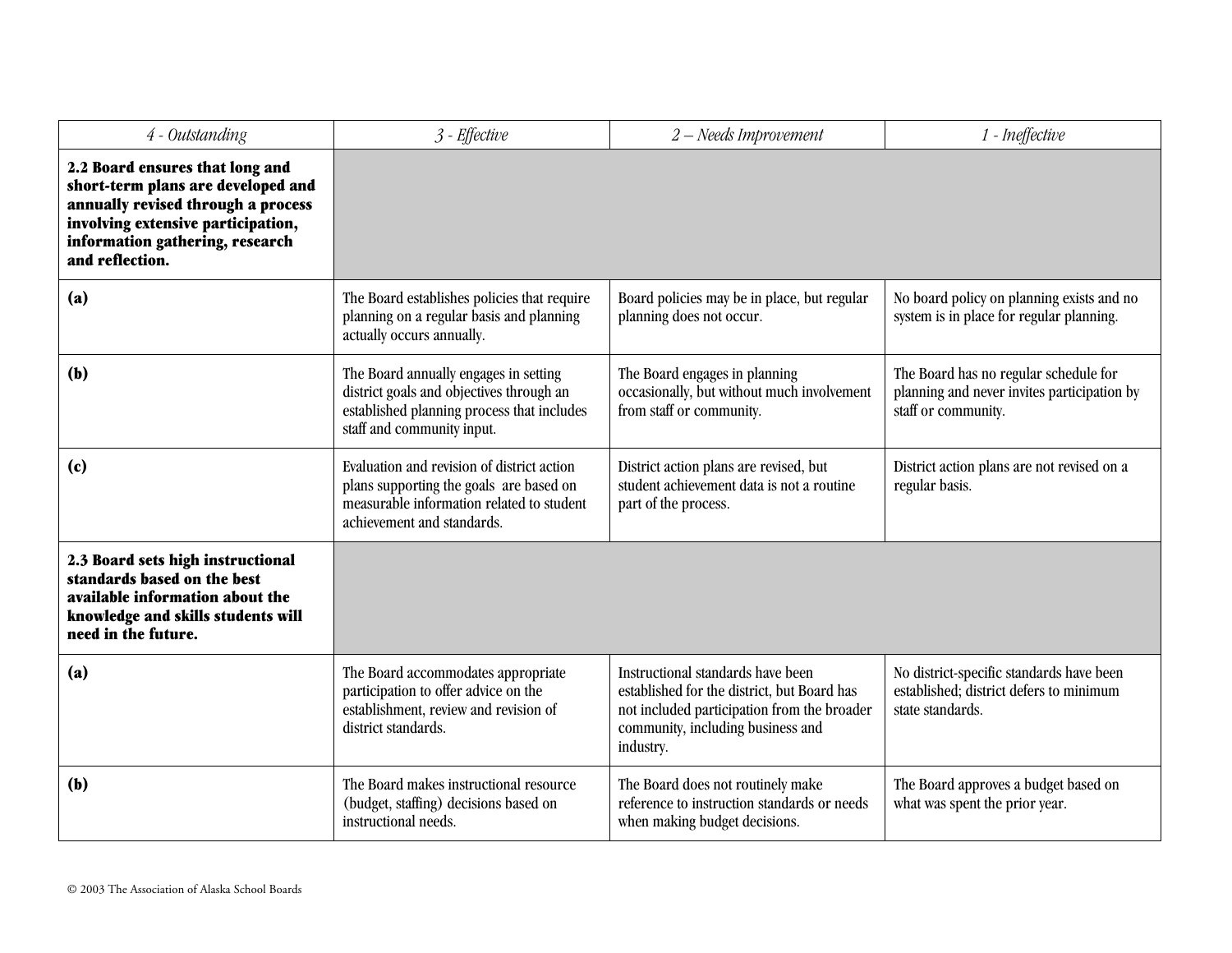| $4 - Outstanding$                                                                                                               | $3$ – Effective                                                                                                                                                                              | 2 - Needs Improvement                                                                                                                                                        | 1 - Ineffective                                                                                                            |
|---------------------------------------------------------------------------------------------------------------------------------|----------------------------------------------------------------------------------------------------------------------------------------------------------------------------------------------|------------------------------------------------------------------------------------------------------------------------------------------------------------------------------|----------------------------------------------------------------------------------------------------------------------------|
| 2.4 Board acts to ensure vision and<br>structure comply with legal<br>requirements.                                             |                                                                                                                                                                                              |                                                                                                                                                                              |                                                                                                                            |
| (a)                                                                                                                             | Board conducts annual policy review and<br>revision to insure that district policies are<br>aligned with changes to federal and state<br>statutes and regulations and district<br>standards. | Board updates individual policies when<br>presented with a problem or issue that<br>indicates it is necessary but has no<br>procedure for comprehensive review of<br>policy. | Regular policy review is not a board<br>priority and rarely occurs.                                                        |
| (b)                                                                                                                             | The Board expects reasonable use of legal<br>opinions prior to making decisions with<br>legal implications.                                                                                  | The practice of requesting legal opinions<br>may be excessive or sporadic, resulting in<br>unnecessary legal fees or legal exposure.                                         | The Board routinely makes decisions<br>without considering the need for legal<br>counsel.                                  |
| 2.5 Board encourages and supports<br>innovative approaches to teaching,<br>learning and the continuous<br>renewal of education. |                                                                                                                                                                                              |                                                                                                                                                                              |                                                                                                                            |
| (a)                                                                                                                             | The Board invests in staff development<br>clearly tied to district vision of skills<br>students will need in the future.                                                                     | Board budgets a set amount for staff<br>development, without requirements or<br>assurance that it is tied to district vision,<br>goals or objectives.                        | Board finds it difficult to make staff<br>development a priority because of budget<br>constraints or other considerations. |
| (b)                                                                                                                             | The Board has established policy that<br>insures continual curriculum review<br>through a regular review cycle and<br>appropriate participation by stakeholders.                             | Curriculum review is not addressed in<br>policy and only occurs when the<br>administration initiates it.                                                                     | Regular curriculum review is not a<br>board/district priority and has not been<br>addressed in recent years.               |
| (c)                                                                                                                             | The Board supports a cultural orientation<br>program for new school staff and<br>encourages their involvement in the<br>community.                                                           | The Board provides an orientation program<br>for new staff, but does not include a<br>cultural orientation.                                                                  | There is no orientation program for new<br>staff.                                                                          |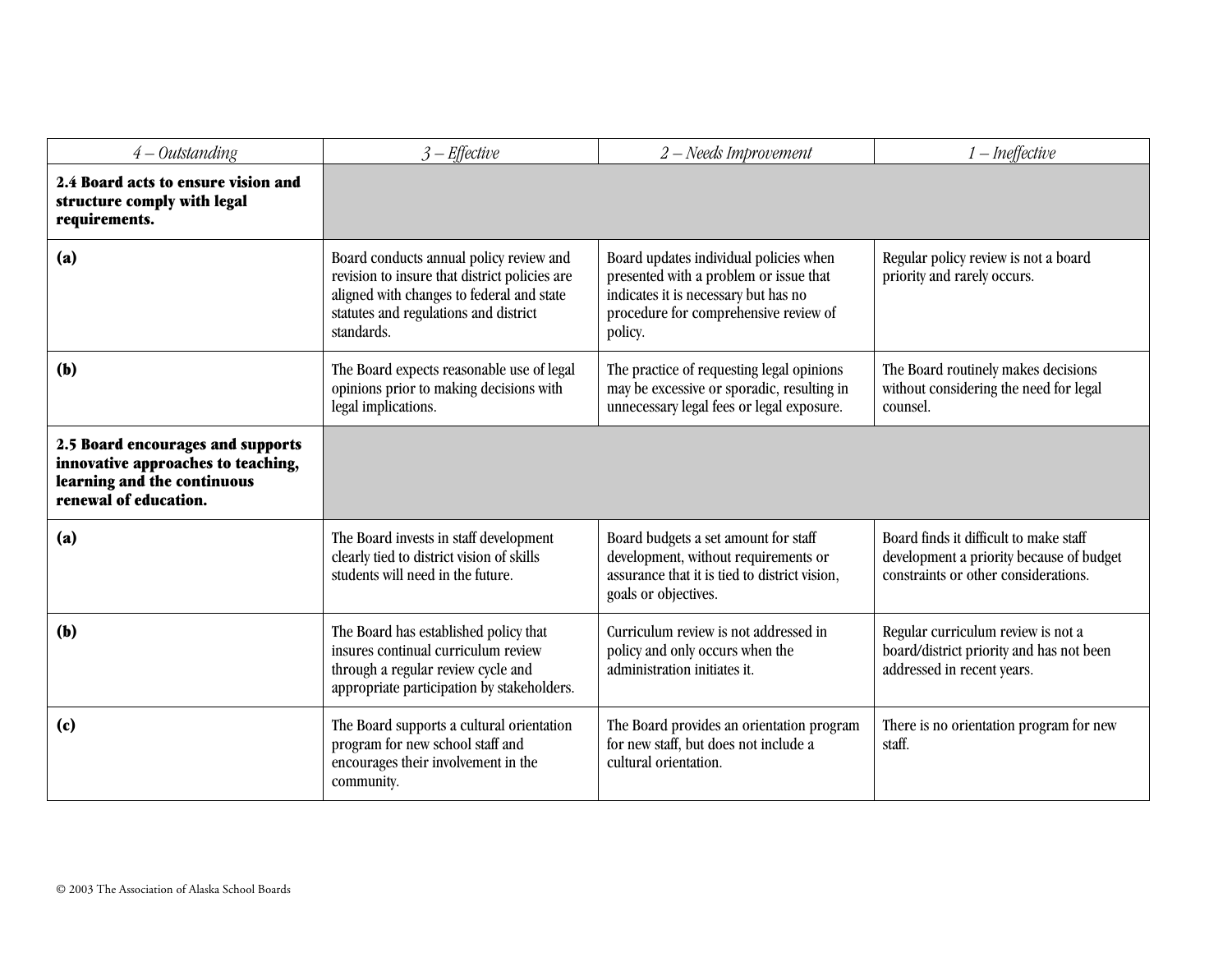*Based on AASB Board Standards*

### **ACCOUNTABILITY –** *The Board measures district performance toward accomplishing the vision and reports the results to the public.*

| $4 - Outstanding$                                                                                                                                                             | $3$ – Effective                                                                                                                 | 2 - Needs Improvement                                                                   | 1 Ineffective                                                                           |
|-------------------------------------------------------------------------------------------------------------------------------------------------------------------------------|---------------------------------------------------------------------------------------------------------------------------------|-----------------------------------------------------------------------------------------|-----------------------------------------------------------------------------------------|
| 3.1 Board receives regular reports<br>on student progress and needs<br>based on a variety of assessments to<br>evaluate the quality and equity of<br>the educational program. |                                                                                                                                 |                                                                                         |                                                                                         |
| (a)                                                                                                                                                                           | Board ensures assessments are locally<br>appropriate, accurate, relevant, and use a<br>feasible process.                        | Assessments are reviewed, but there is little<br>discussion related to the district     | Assessments are provided but are not<br>relevant to the district                        |
| (b)                                                                                                                                                                           | Board receives a variety of reports on<br>student progress linked directly to the<br>vision for student achievement.            | Assessments are simply used to identify<br>needs.                                       | Assessment are not used to identify needs<br>nor or they linked to the district vision. |
| 3.2 Board evaluates the<br>superintendent and board<br>performance annually and reports<br>the result to the public.                                                          |                                                                                                                                 |                                                                                         |                                                                                         |
| (a)                                                                                                                                                                           | Board has established policies and<br>procedures for routine evaluation of<br>superintendent that are rigorously followed.      | The board policy for evaluating the<br>superintendent exists, but is seldom<br>followed | There is no policy or practice of<br>superintendent evaluation                          |
| (b)                                                                                                                                                                           | Written performance expectations for the<br>superintendent and the board are<br>developed and communicated to the<br>community. | Expectations are sometimes developed but<br>seldom communicated.                        | Expectations are not identified for either<br>the board or the superintendent.          |
| (c)                                                                                                                                                                           | Board solicits public opinion regarding its<br>performance toward achieving<br>performance expectations.                        | An effort is made to solicit public opinion<br>on board performance.                    | No effort is made to solicit public opinion<br>on board performance.                    |
| (d)                                                                                                                                                                           | Board routinely carries out self-evaluations<br>and set goals for improvement.                                                  | Board seldom completes or makes use of<br>board self-evaluations                        | There is no systematic approach to board<br>self-evaluation.                            |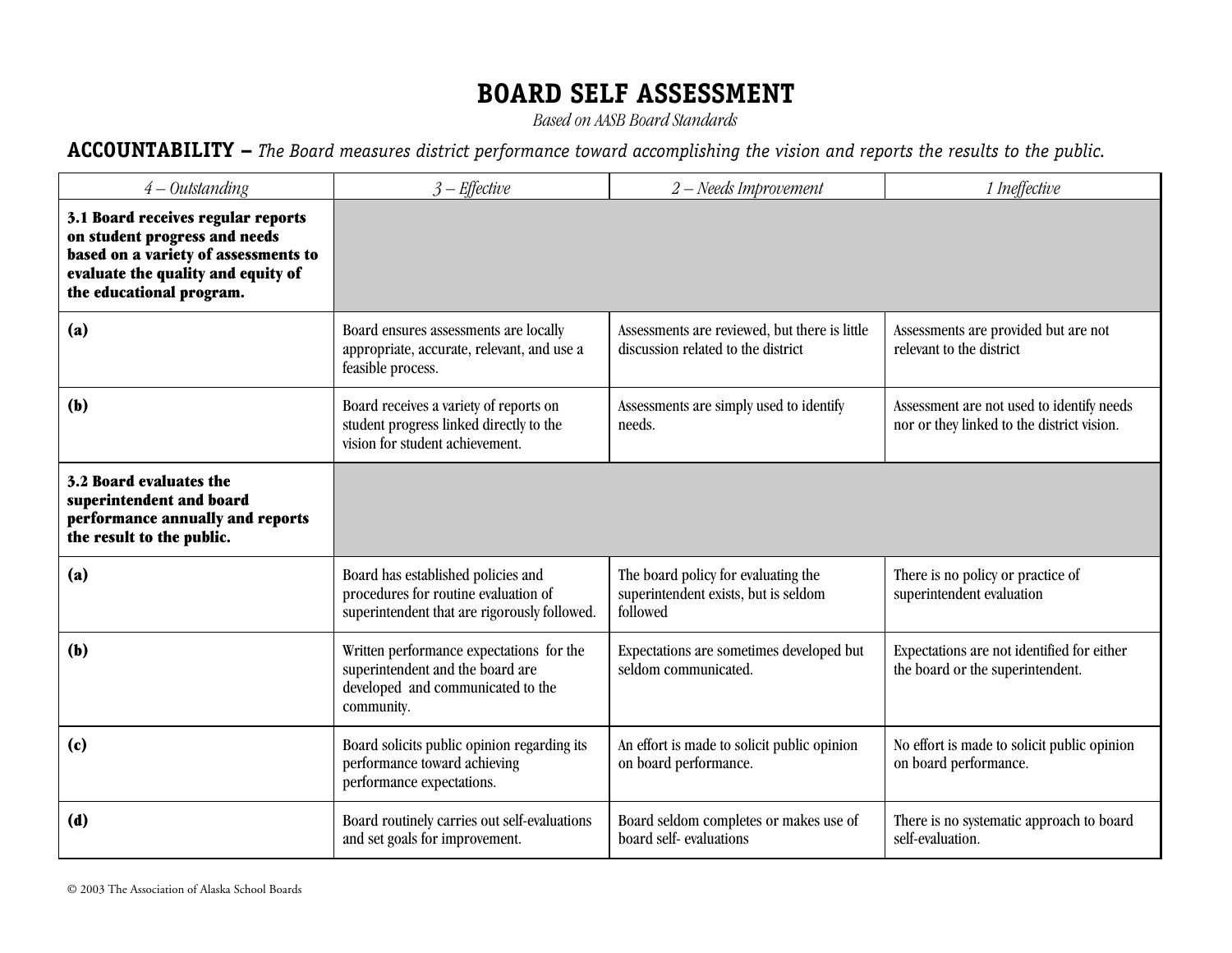| 4 - Outstanding                                                                                                    | 3 - Effective                                                                                                                                     | 2 - Needs Improvement                                                                                  | 1 - Ineffective                                                                                                 |
|--------------------------------------------------------------------------------------------------------------------|---------------------------------------------------------------------------------------------------------------------------------------------------|--------------------------------------------------------------------------------------------------------|-----------------------------------------------------------------------------------------------------------------|
| 3.3 Board ensures long and short<br>term plans are evaluated and<br>revised with the needs of students in<br>mind. |                                                                                                                                                   |                                                                                                        |                                                                                                                 |
| (a)                                                                                                                | Board seeks input on evaluation of plans'<br>progress and effectiveness.                                                                          | Board seldom seeks input.                                                                              | No input is requested.                                                                                          |
| (b)                                                                                                                | Board ensures a variety of indicators are<br>used for evaluations.                                                                                | Indicators are not used                                                                                | Plans are not evaluated.                                                                                        |
| (c)                                                                                                                | Board establishes review process that<br>allows and supports reasoned decision<br>making based on sound information.                              | Information is not used for decision<br>making                                                         | No review process is developed or<br>implemented.                                                               |
| 3.4 Board uses an understandable<br>format to periodically report<br>district performance to the public.           |                                                                                                                                                   |                                                                                                        |                                                                                                                 |
| (a)                                                                                                                | Board insists all reports are written and<br>presented in a way that is understandable<br>and useful to the public.                               | Reports often lack structure and are<br>seldom presented in written form.                              | Reports are seldom presented to the board<br>or the public.                                                     |
| (b)                                                                                                                | Board hosts informal opportunities for<br>public to discuss all district performance<br>issues.                                                   | Public has little opportunity to formally<br>address the board regarding student<br>achievement.       | Public has no opportunity to discuss<br>student achievement.                                                    |
| (c)                                                                                                                | Board routinely provides the public with<br>information regarding district finances and<br>budget.                                                | Board provides financial information only<br>when requested.                                           | Public is not provided with information<br>about district finances and budget.                                  |
| (d)                                                                                                                | The Board provides local and regional<br>entities, i.e. corporations and councils,<br>with information about student and district<br>performance. | Local and regional entities receive sporadic<br>information about student and district<br>performance. | Local and regional entities are not provided<br>with any information about student and<br>district performance. |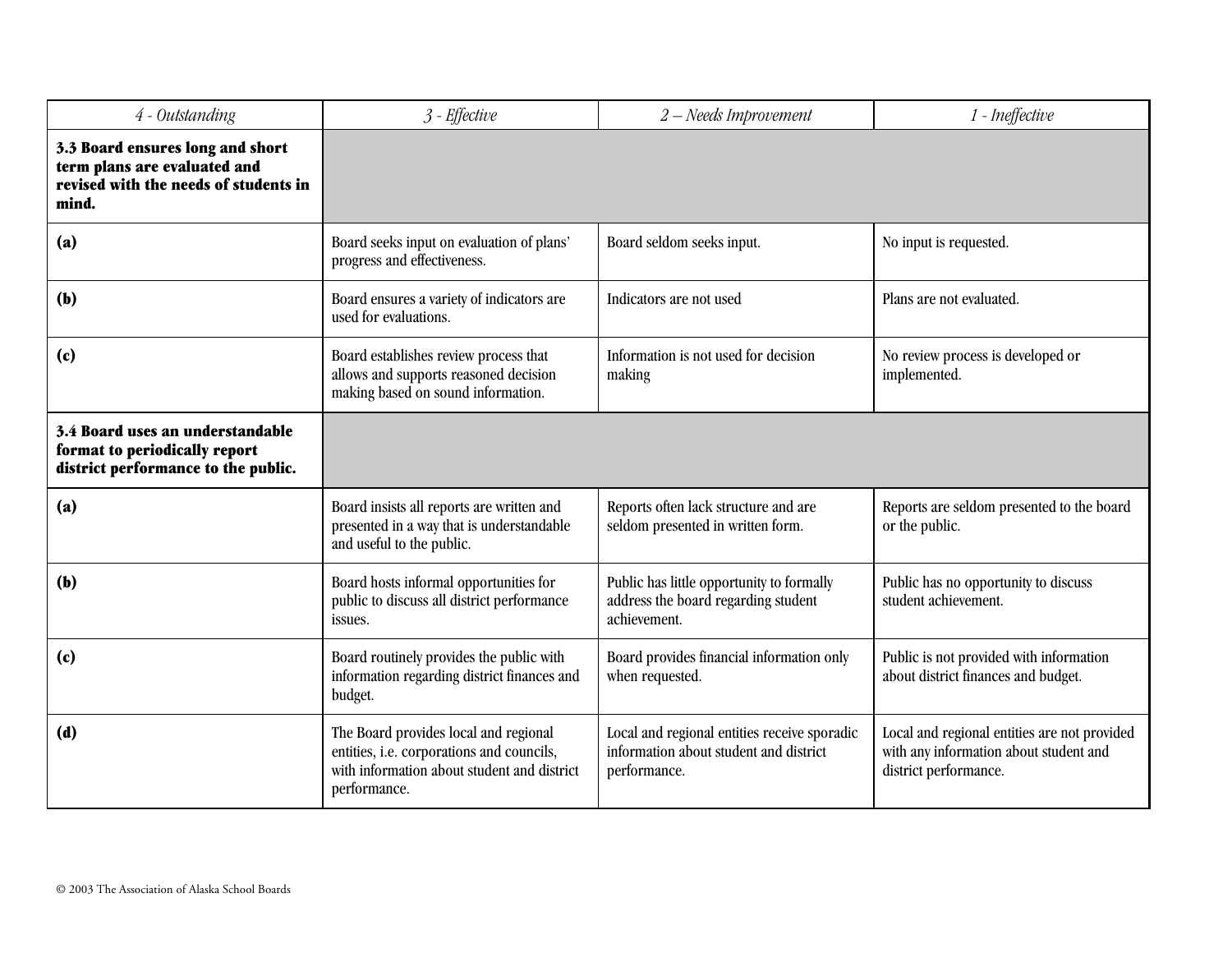*Based on AASB Board Standards*

### **ADVOCACY –** *The Board champions the vision.*

| 4 - Outstanding                                                                                                                                             | 3 - Effective                                                                                                                                               | $2 - Needs$ Improvement                                                                                                               | 1 - Ineffective                                                                                |
|-------------------------------------------------------------------------------------------------------------------------------------------------------------|-------------------------------------------------------------------------------------------------------------------------------------------------------------|---------------------------------------------------------------------------------------------------------------------------------------|------------------------------------------------------------------------------------------------|
| 4.1 The Board leads in celebrating<br>the achievements of students and<br>accomplishments of others that<br>contribute to education.                        |                                                                                                                                                             |                                                                                                                                       |                                                                                                |
| (a)                                                                                                                                                         | Board has established policy to ensure<br>individuals and groups are meaningfully<br>recognized for accomplishments.                                        | Recognition occurs occasionally in the<br>district but is not identified as board policy.                                             | The board has no policy on recognition and<br>recognition activities rarely occur.             |
| (b)                                                                                                                                                         | Board recognizes students and others as<br>part of their regularly scheduled meeting<br>activities.                                                         | Recognition of students and others occurs<br>at the school level but not at the board<br>level.                                       | Recognition of students and others is not a<br>routine occurrence for the board.               |
| 4.2 The Board advocates for<br>children and families and<br>establishes strong relationships<br>with parents and other mentors to<br>help support students. |                                                                                                                                                             |                                                                                                                                       |                                                                                                |
| (a)                                                                                                                                                         | The Board has adopted policies that<br>encourage parent involvement with their<br>children and the school in a variety of<br>meaningful ways.               | Board encourages parent involvement but it<br>is not reflected in board policy statements.                                            | Parent involvement is not a major<br>consideration in business handled by the<br>board.        |
| (b)                                                                                                                                                         | The Board promotes "asset" framework<br>with school staff, community and students.                                                                          | Board has an awareness of the asset<br>framework, but has not taken an active role<br>in promoting it in the schools or<br>community. | Board either is unaware of the asset<br>framework or does not consider it a school<br>concern. |
| (c)                                                                                                                                                         | The Board encourages the coordination of<br>educational programs and services with<br>other local and regional entities, i.e.<br>corporations and councils. | Local and regional entities are occasionally<br>asked for input.                                                                      | Local and regional entities are not asked to<br>be involved in the schools.                    |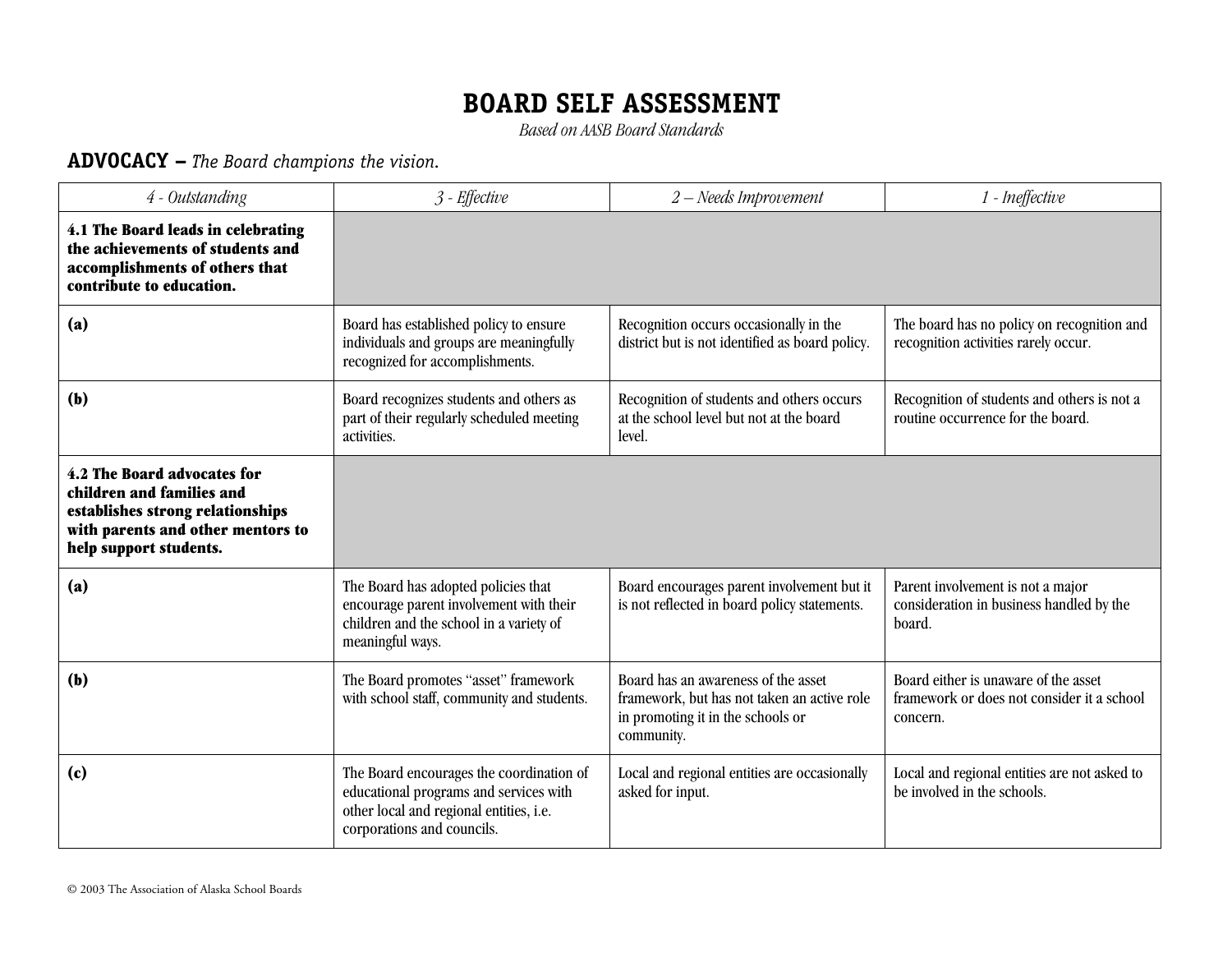| 4 - Outstanding                                                                                                                                      | 3 - Effective                                                                                                                                                  | $2 - Needs$ Improvement                                                                                                                                              | 1 - Ineffective                                                                                                        |
|------------------------------------------------------------------------------------------------------------------------------------------------------|----------------------------------------------------------------------------------------------------------------------------------------------------------------|----------------------------------------------------------------------------------------------------------------------------------------------------------------------|------------------------------------------------------------------------------------------------------------------------|
| 4.3 The Board establishes<br>partnerships with individuals,<br>groups and organizations to<br>promote educational opportunities<br>for all students. |                                                                                                                                                                |                                                                                                                                                                      |                                                                                                                        |
| (a)                                                                                                                                                  | Board initiates opportunities to involve<br>educational stakeholders in meaningful<br>activities that meet student needs.                                      | Board relies solely on staff at the school<br>level to establish partnerships that bring<br>community individuals and other groups<br>into contact with the schools. | Board is not aware of any partnerships<br>occurring in the district or its schools.                                    |
| (b)                                                                                                                                                  | Board identifies community resources that<br>help provide basic academic and<br>enrichment activities that will extend<br>learning opportunities for students. | Community resources are utilized but the<br>Board is not involved in causing that to<br>happen.                                                                      | Board is not aware of community resources<br>being used in the schools.                                                |
| 4.4 The Board promotes school<br>board service as a meaningful way<br>to make long term contributions to<br>the local community and society.         |                                                                                                                                                                |                                                                                                                                                                      |                                                                                                                        |
| (a)                                                                                                                                                  | Board routinely provides information to<br>students, staff and community about the<br>school board's role and its regular<br>activities.                       | Board occasionally provides information to<br>the public about board actions at board<br>meetings.                                                                   | Board does not communicate information<br>about its role, activities or decisions to the<br>public in any planned way. |
| (b)                                                                                                                                                  | Board invites community members to<br>participate in committees and task forces<br>that assist in board decision making.                                       | Board is open to public opinion but does<br>not solicit input in any organized fashion.                                                                              | Board conducts its business without<br>considering effective ways to gain public<br>opinion or participation.          |
| 4.5 The Board is proactive in<br>identifying and addressing issues<br>that affect the education of<br>students.                                      |                                                                                                                                                                |                                                                                                                                                                      |                                                                                                                        |
| (a)                                                                                                                                                  | Board studies and discusses educational<br>trends and issues that may impact student<br>achievement.                                                           | Board deals with them as they occur, but<br>doesn't provide time or opportunity for<br>looking at the larger educational<br>anviranmant                              | Board tends to be reactive, and deals<br>mainly with crisis or items that have to be<br>handled immediately.           |

© 2003 The Association of Alaska School Boards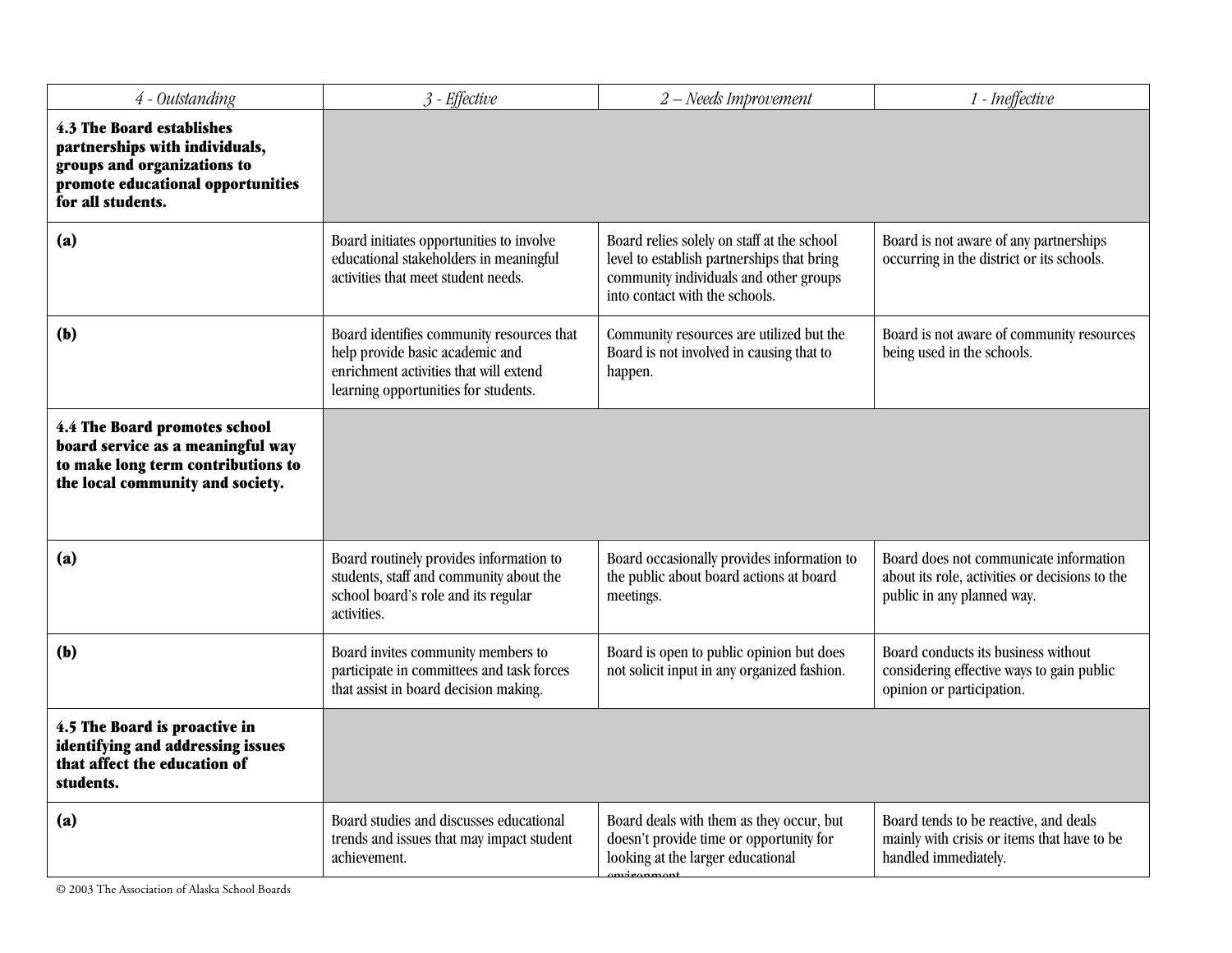|                   |                                                                                                                                    | environment.                                                                                                                     |                                                                                                                                                  |
|-------------------|------------------------------------------------------------------------------------------------------------------------------------|----------------------------------------------------------------------------------------------------------------------------------|--------------------------------------------------------------------------------------------------------------------------------------------------|
| $4 - Outstanding$ | $3$ – Effective                                                                                                                    | $2 - Needs$ Improvement                                                                                                          | 1 – Ineffective                                                                                                                                  |
| (b)               | Board takes an active leadership role in<br>representing student educational interests<br>and needs to local and state government. | Board occasionally participates in<br>legislative lobbying, but doesn't have a<br>defined strategy for effective representation. | Board deals with local issues as needed,<br>but doesn't take an active role in<br>representing student needs to local or state<br>policy makers. |
| (c)               | Board makes effective use of the media and<br>other public information opportunities to<br>represent student interests.            | Board occasionally uses media and other<br>opportunities but has no comprehensive<br>public communications plan.                 | Board makes no focused effort to<br>communicate with the public.                                                                                 |

# **Board Self Assessment**

*Based on AASB Board Standards*

### **CONDUCT AND ETHICS –** *The Board and its individual members conduct district business in a fair, respectful and responsible manner.*

| 5.1 Board and its individual<br>members act in a manner that<br>reflects service to the community on<br>behalf of students. |                                                                                                                                                                                                          |                                                                                                                       |                                                                                                                                                      |
|-----------------------------------------------------------------------------------------------------------------------------|----------------------------------------------------------------------------------------------------------------------------------------------------------------------------------------------------------|-----------------------------------------------------------------------------------------------------------------------|------------------------------------------------------------------------------------------------------------------------------------------------------|
| (a)                                                                                                                         | Board members understand the<br>significance of their role as models for<br>students and representatives of the<br>community and act accordingly.                                                        | The board's conduct is sometimes<br>embarrassing to the district.                                                     | The board often fails to act in a civil<br>manner to each other or the public.                                                                       |
| (b)                                                                                                                         | Board members support decisions of<br>majority after honoring each member's<br>individual right to express opposing views<br>and state their convictions, and to disagree<br>without being disagreeable. | Individual board members sometimes work<br>against the majority decision of the board.                                | Board members do not have an opportunity<br>to express their opposing views, or if given<br>that opportunity, work against the majority<br>decision. |
| (c)                                                                                                                         | Board makes decisions as a group, only at<br>properly called meetings and recognizes<br>that individual members have no authority<br>to take individual action.                                          | Individual members overstep their authority<br>and make requests that should best be<br>made by the board as a whole. | The board does not understand or accept<br>the authority of the whole.                                                                               |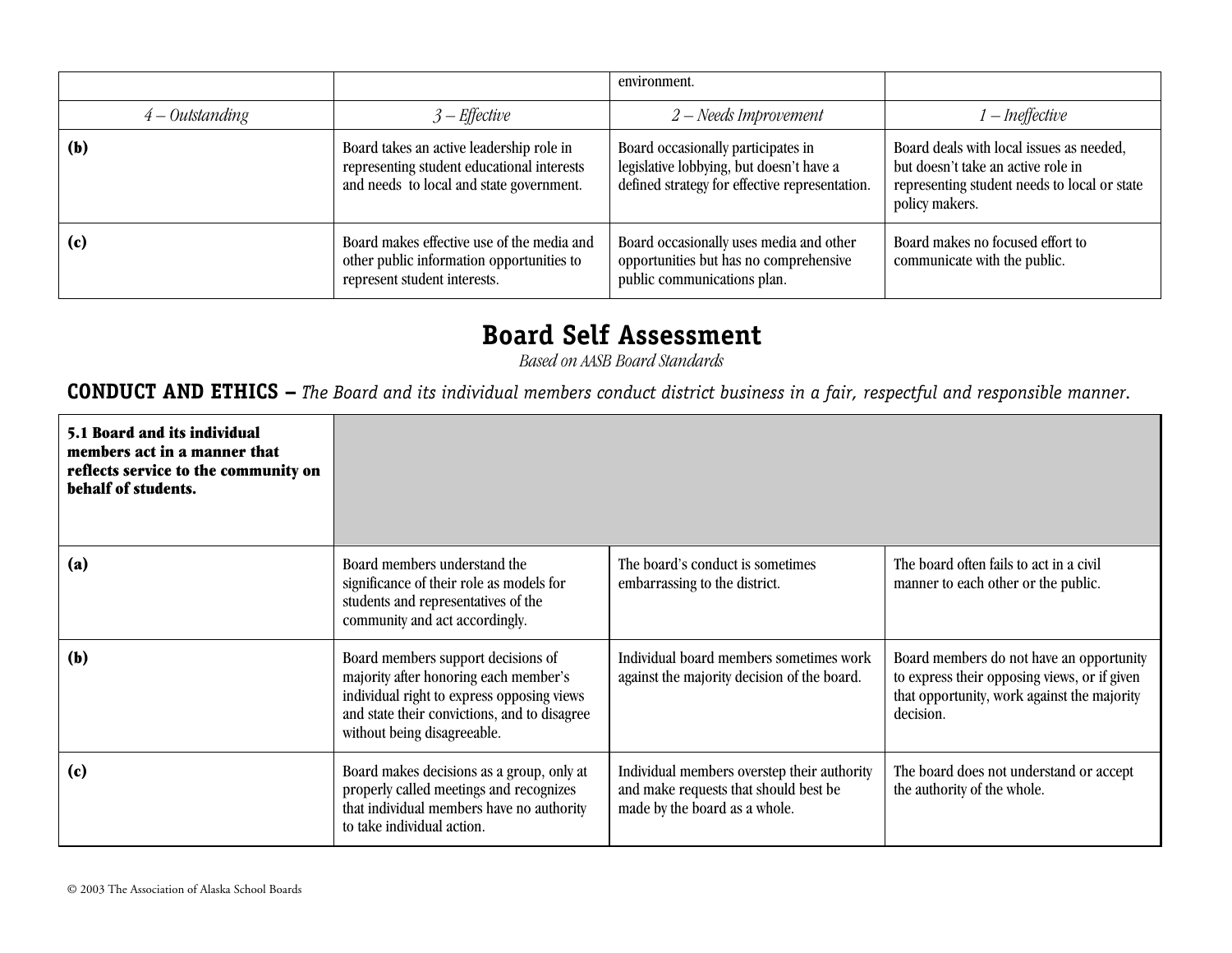| 4 - Outstanding | 3 - Effective                                                                                                                                              | 2 - Needs Improvement                                                                                                                                        | 1 - Ineffective                                                                                                        |
|-----------------|------------------------------------------------------------------------------------------------------------------------------------------------------------|--------------------------------------------------------------------------------------------------------------------------------------------------------------|------------------------------------------------------------------------------------------------------------------------|
| (d)             | Board and superintendent understand and<br>respect each other's area of responsibility<br>and work together in a spirit of mutual trust<br>and confidence. | Some members do not understand, or do<br>not accept their governance role, which<br>leads to a breakdown of trust.                                           | The board does not fulfill its governance<br>role.                                                                     |
| (e)             | Board seeks and receives timely<br>recommendations from the superintendent.                                                                                | Recommendations are sometimes expected<br>without sufficient time for their<br>development.                                                                  | Recommendations are often not asked for<br>or expected or sufficient time is not<br>allowed or their development.      |
| (f)             | Board communicates directly with the<br>superintendent without bringing surprises<br>to the board meeting.                                                 | Board members sometimes wait until the<br>meeting to communicate.                                                                                            | There is no systematic approach to<br>communication between board members<br>and the superintendent.                   |
| (g)             | Board understands and adheres to the<br>Open Meetings Act, and observes the<br>confidentiality of executive sessions.                                      | Individual members sometimes fail to act<br>within the constraints of the Open Meetings<br>Act or fail to hold the confidentiality of<br>executive sessions. | The Board consistently flaunts the Open<br>Meetings Act or fails to hold the<br>confidentiality of executive sessions. |
| (h)             | The meeting agenda proactively address the<br>boards attention on the districts vision and<br>goals.                                                       | The agenda occasionally reflects issues<br>linked with the districts vision and goals.                                                                       | The agenda is reactive and does not<br>support the districts vision or goals.                                          |
| (i)             | Regular meeting attendance is the norm for<br>all board members.                                                                                           | Quorum is usually met but often without the<br>full board in attendance.                                                                                     | Meeting attendance is not a priority; often<br>hard to get a quorum present.                                           |
| (j)             | The board comes to the meeting prepared<br>to contribute to the discussion in a<br>meaningful manner.                                                      | Individual members sometimes come to the<br>meeting unprepared to conduct the<br>business of the board.                                                      | The first sound heard at the meeting is the<br>ripping open of board packets.                                          |
| (k)             | There is opportunity for appropriate public<br>participation at board meetings.                                                                            | Public participation is not defined by the<br>board and is regulated based on the issues<br>being discussed.                                                 | Public participation at board meetings is<br>either not structured by the board or is not<br>permitted to occur.       |
| (1)             | The board directs complaints concerning<br>the schools through appropriate channels<br>and does not attempt to address the<br>problem.                     | Individual members sometimes attempt to<br>address complaints themselves.                                                                                    | The board usurps the administrative chain<br>of command on a regular basis.                                            |